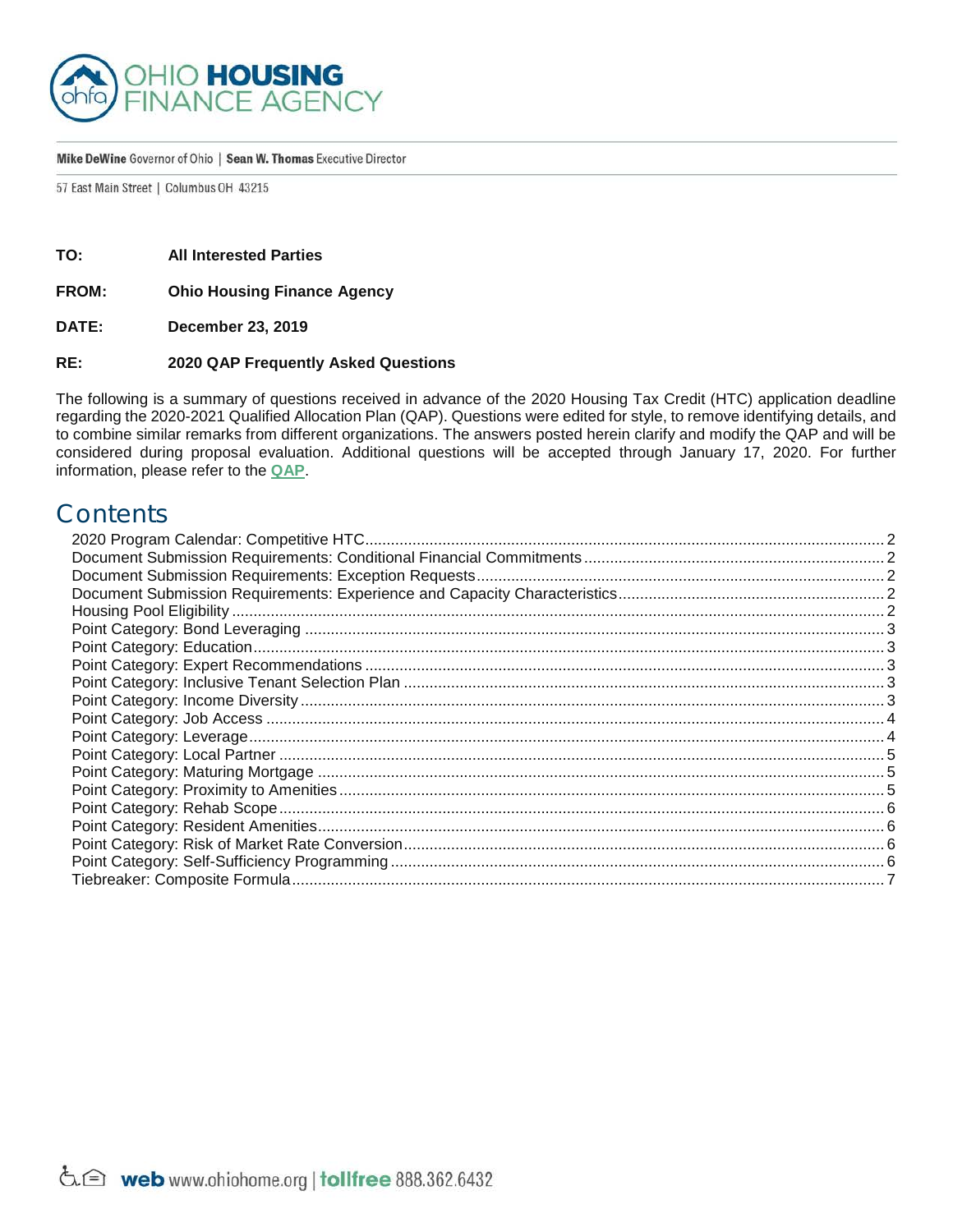# <span id="page-1-0"></span>**2020 Program Calendar: Competitive HTC**

**Does a Part 1 application need to be approved by SHPO on or before 12/7/2019?** 

No. The Part 1 application only needs to be submitted to SHPO on or before 12/7/2019.

#### **What documentation should an applicant submit to demonstrate that the Part 1 has been submitted to SHPO? REVISED 10/15:** Applicants are not required to submit documentation to OHFA to evidence the submission of the Part 1

application to SHPO. OHFA will work directly with SHPO to verify submissions.

# <span id="page-1-1"></span>**Document Submission Requirements: Conditional Financial Commitments**

**Please clarify what OHFA will accept as "other documentation" in relation to this sentence: "If a loan or grant was applied for or will be applied for from a competitive or contingent source (e.g. city or county HOME funds, Federal Home Loan Bank), the applicant must provide a letter or other documentation from the funder detailing when the funding round will be open, the maximum awards available, and when funding decisions will be released."**

OHFA will accept written correspondence (for example, an email) from the funder to the owner or other member of the project team that states all of the required information from the above paragraph. OHFA will want to see that there has been, at minimum, formal communication with the funder regarding the project.

OHFA will not accept documentation that does not show direct communication with the funder, such as screenshots from a funder's website or a copy of an RFP that states upcoming round information, etc.

## <span id="page-1-2"></span>**Document Submission Requirements: Exception Requests**

### **Can Exception Requests that were approved in previous funding rounds be resubmitted for the 2020 funding round?**

No. Exception requests must be submitted each year. Any response issued applies exclusively to the year in which the application was submitted and cannot be used for future applications.

# <span id="page-1-3"></span>**Document Submission Requirements: Experience and Capacity Characteristics**

**Does the OHFA-certified CHDO have to be the 100% sole member of the GP/MP in order to request HOME funds?** Yes. The only entities in the ownership structure for a CHDO/HOME project are the Limited Partner and the General Partner/Managing Member. The only entity in the General Partner/Managing Member is the CHDO. They would be a parent company of a wholly owned subsidiary. If the ownership structure includes a Special Limited Partner the applicant should seek approval from OHFA in advance.

# <span id="page-1-4"></span>**Housing Pool Eligibility**

### **If a proposed application has 20 currently income-restricted units and is proposing to add 30 new units, which pool would it compete in?**

It would compete in the New Affordability pool as the majority of the units will be newly affordable.

### **If a development has more than one building and is in more than one census tract, how will OHFA determine scoring eligibility for points that are based upon locational criteria?**

If a development has multiple sites and crosses scoring boundaries (multiple counties, urban/non-urban areas, multiple census tracts, etc.), the location used for scoring will be the one where the most affordable units are located, unless otherwise stated in the scoring criteria.

### **If a project will involve the preservation of Section 8 subsidy but will be demolishing the existing structure and building a new structure to replace it, which pool would it compete in?**

It would compete in the Preserved Affordability pool as the development is preserving existing affordability by maintaining project-based rental assistance. While the units may be newly constructed, they are not newly affordable units.

A development in this scenario may submit an Exception Request to the cost containment limits of the Preserved Affordability pool.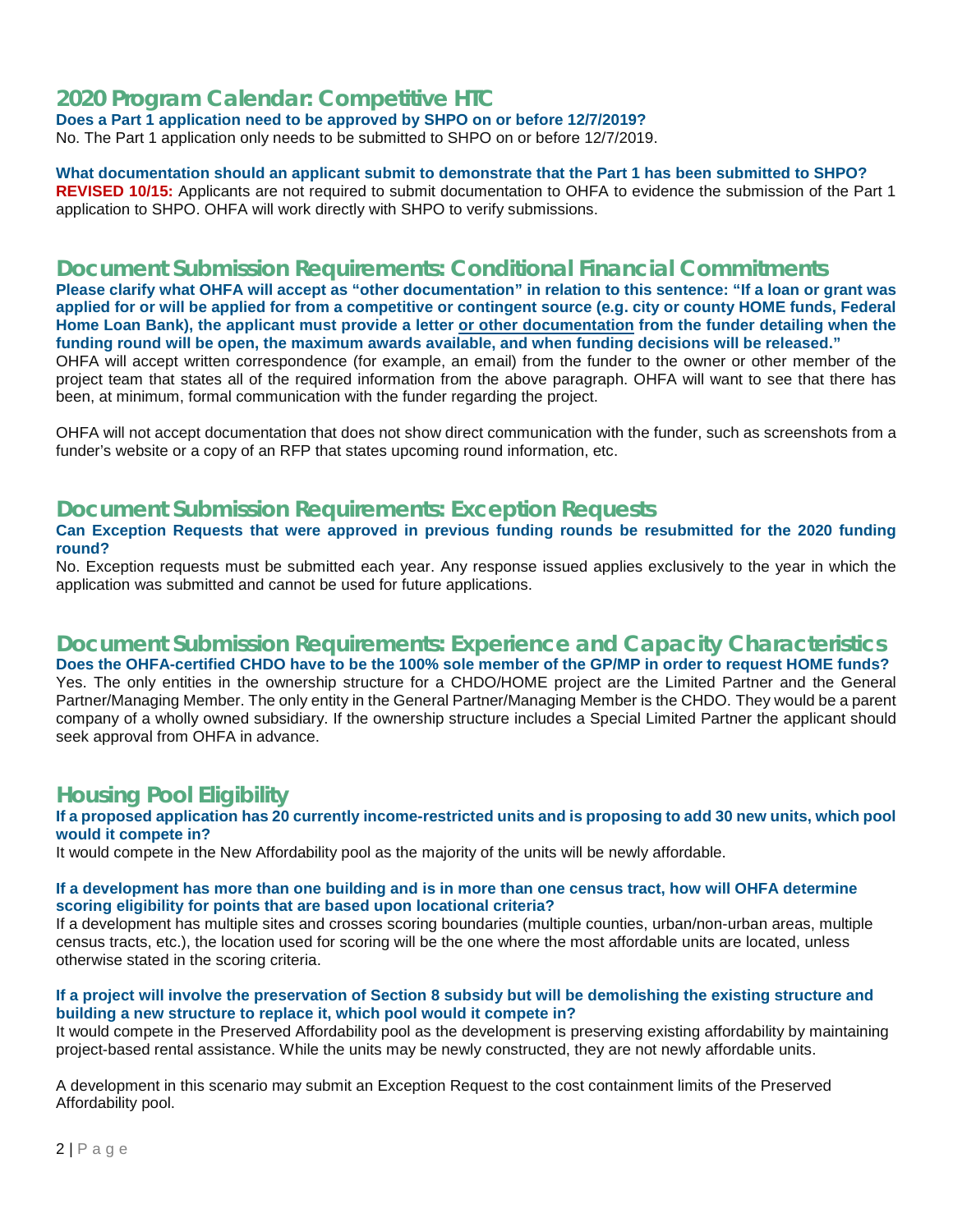# <span id="page-2-0"></span>**Point Category: Bond Leveraging**

**Do both of the projects being submitted, the 9% project and the 4% project, need to commission two separate Market Studies and Phase I ESAs if they are on adjacent sites and part of the same overall development plan?**  No. If they are on adjacent sites and part of the same overall development plan, then one market study and one Phase I ESA that covers both sites/parcels will be acceptable. The market study and Phase I ESA must clearly reference each project/site.

# <span id="page-2-1"></span>**Point Category: Education**

**If our site is located in an area with multiple school districts nearby that have open enrollment and have a B grade, will that qualify for that metric?**

### No.

# <span id="page-2-2"></span>**Point Category: Expert Recommendations**

### **Does the general support letter for Transition Aged Youth (TAY) PSH projects qualify for points under the Expert Recommendations scoring criterion?**

The general support letter for a TAY project from the Continuum of Care is an eligibility requirement for the TAY set-aside, but does not count for points under the Expert Recommendations scoring criterion. The general support letter will not count against the CoC's priority count, however the CoC may designate a TAY project as its first or second priority if they choose to do so, making it eligible for those competitive points. If a TAY project receives a general support letter without being designated a first or second priority by the CoC, it will not receive the competitive points for Expert Recommendations.

# <span id="page-2-3"></span>**Point Category: Inclusive Tenant Selection Plan**

## **Can a property manager deny housing to someone based on a conviction?**

Yes. The QAP states that applicants seeking points under Inclusive Tenant Selection Plan must submit a Tenant Selection Plan that explicitly prohibits the denial of admission, termination of assistance or eviction *on the basis of arrest records alone*. This language applies only to arrest records, not convictions of personal or property crimes. If a prospective resident has a conviction of a specific crime within a look back review period that is reasonable, a property manager may deny the resident housing on the basis of this conviction.

### **Existing policies of a management company provide that if the applicant has been arrested for a serious offense, they will get a denial, but are offered the opportunity to appeal by providing mitigating information. Does that existing policy work for the Inclusive Tenant Selection Plan points, or does the "denial" (even with appeal rights) contradict OHFA's policy?**

The existing policy offering the opportunity for appeal does not meet the submission requirements for Inclusive Tenant Selection plan and would not qualify for competitive points.

# <span id="page-2-4"></span>**Point Category: Income Diversity**

### **Can you mix/match for points? Example: ELI Targeting: 6% - 10% of affordable units = 6 points; Market Integration: 5% of affordable units = 4 points for a total of 10 points in Income Diversity.**

No, applicants cannot mix and match the scoring criterion to achieve the 10 points. Applicants must select one scoring criterion for points. If more than one is selected and evidence provided, OHFA will award points based on the scoring criterion in which the applicant qualifies for the greater number of points.

**The four options all state, "percentages will be rounded to the nearest whole number," and each option requires hitting a specific percentage for point scoring. For example, in ELI Targeting, would a calculation that yields 15.03% get rounded down to 15%, and thus not qualify for maximum points in that category, since, after rounding, it's not greater than 15%?** 

That is correct. In this example, a minimum calculation of 15.50% would be needed to earn the maximum points.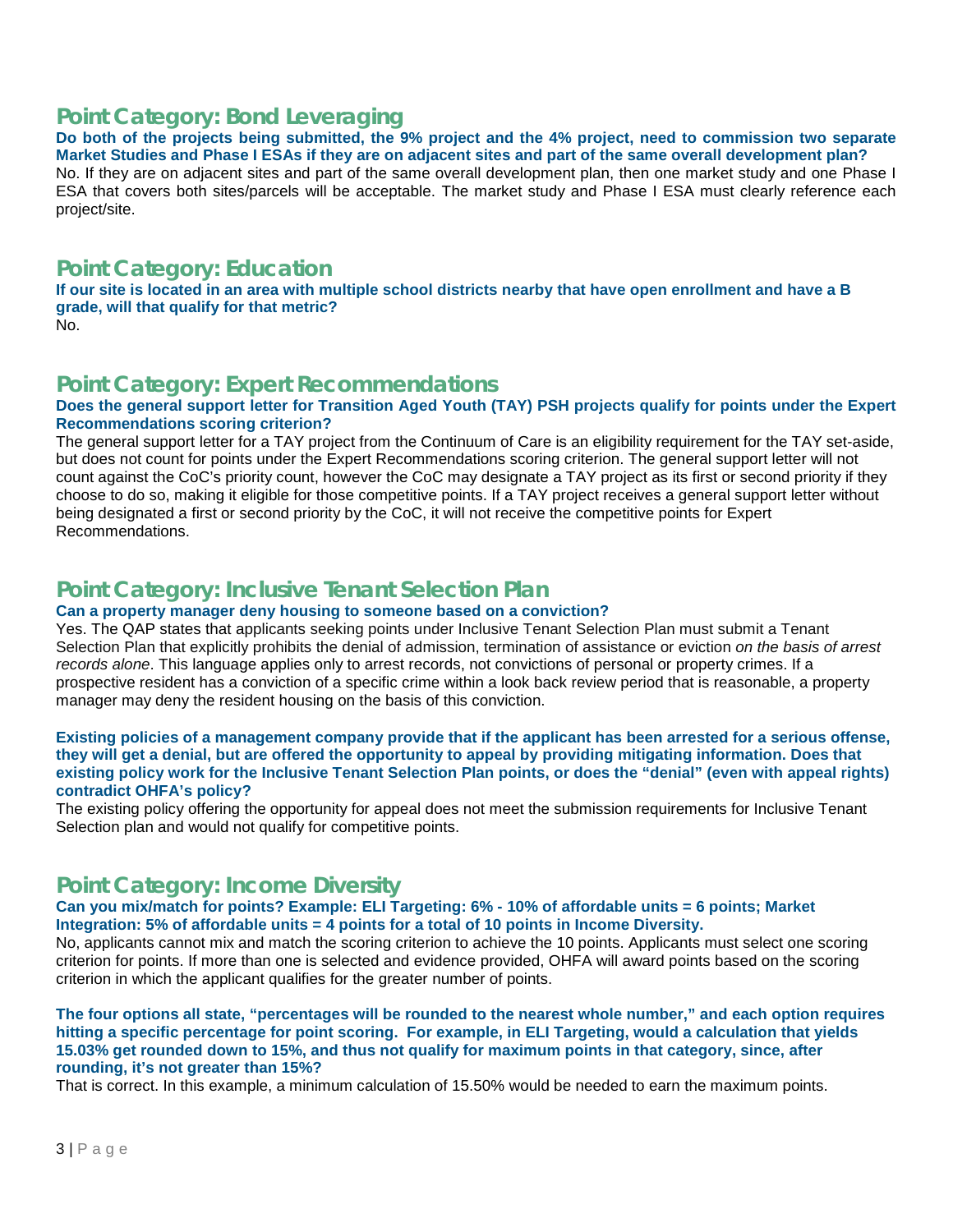### **Can an applicant that plans to make the Average Income minimum set aside election for their project choose ELI Targeting for points in the Income Diversity category instead of Average Income?**

Yes. Merely choosing Average Income as the project's minimum set aside election does not mean that the Average Income scoring option has to be selected. Applicants may select whichever category yields the most points.

## <span id="page-3-0"></span>**Point Category: Job Access**

#### **Several areas have Entry Level Job Access scores between 0.9 and 1.0. Which point category do those areas fall under?**

The first point category should read "0.5 - 0.99" as opposed to "0.5 - 0.9" as it is currently written. This was a typo and will be corrected in the final, branded QAP as well as in the interactive maps.

#### **2016 and 2017 data for Concentrated Job Center was released in late August. Will OHFA accept this new data?**

Yes. Applicants may use either the 2015 data as stated in the 2020 QAP, or the newly released 2016-2017 data. OHFA will verify point eligibility using both data sets and will award the greater number of points if there is a difference between the two data sets.

# <span id="page-3-1"></span>**Point Category: Leverage**

**Does a 2% hard loan count toward the leveraging percentage?** No.

**Does "soft" financing mean it is forgivable or only that payments are determined by available cash flow? REVISED 10/15:** To qualify as soft financing, it must have payments that are determined by available cash flow.

### **Will donated land from a non-profit organization qualify for points?**

If the nonprofit organization is an affiliated entity of the jurisdiction, the land donation will qualify for points. If it is not affiliated with the jurisdiction, the land donation will not qualify for points.

#### **Please expand on what penalties will be imposed if an applicant does not secure funding that it has received competitive points for.**

The QAP states, "Scoring will be reassessed at final application and at 8609. In the event leveraged funding receiving points in this category is not secured, OHFA may rescind the award or impose penalties as it deems necessary." In all cases, OHFA reserves the right to determine if an applicant's submission meets the criteria and intent of this scoring category.

**At final application**, if an applicant has not secured funding for which they received competitive points for in this category, the applicant must replace the dollar amount of the unsecured leveraged funding with a GP Capital Contribution or OHFA will rescind the award.

**At 8609**, if an applicant has not secured funding for which they received competitive points for in this category, the applicant must replace the dollar amount of the unsecured leveraged funding with a GP Capital Contribution.

Deferred developer fee cannot be used in lieu of the GP Capital Contribution.

OHFA will maintain a wait list of developments, by pool, that will be funded in the event one or more projects are unable to move forward due to loss of competitive points for leverage.

### **Will Tax Increment Financing funds count as leverage?**

No, TIF funding is not eligible for points in this category.

### **Please clarify the intent of the following language: "No project participant or affiliate may guarantee, fund, advance, or otherwise provide direct or indirect funding for the purpose of an application claiming points in this category."**

The intent behind this language is to prevent the development team from essentially granting or loaning funding that they already have to themselves/the project, as opposed to the development team acquiring funding for the project from an outside entity, government program, etc. that may have eligibility requirements, competitive criteria, or other factors that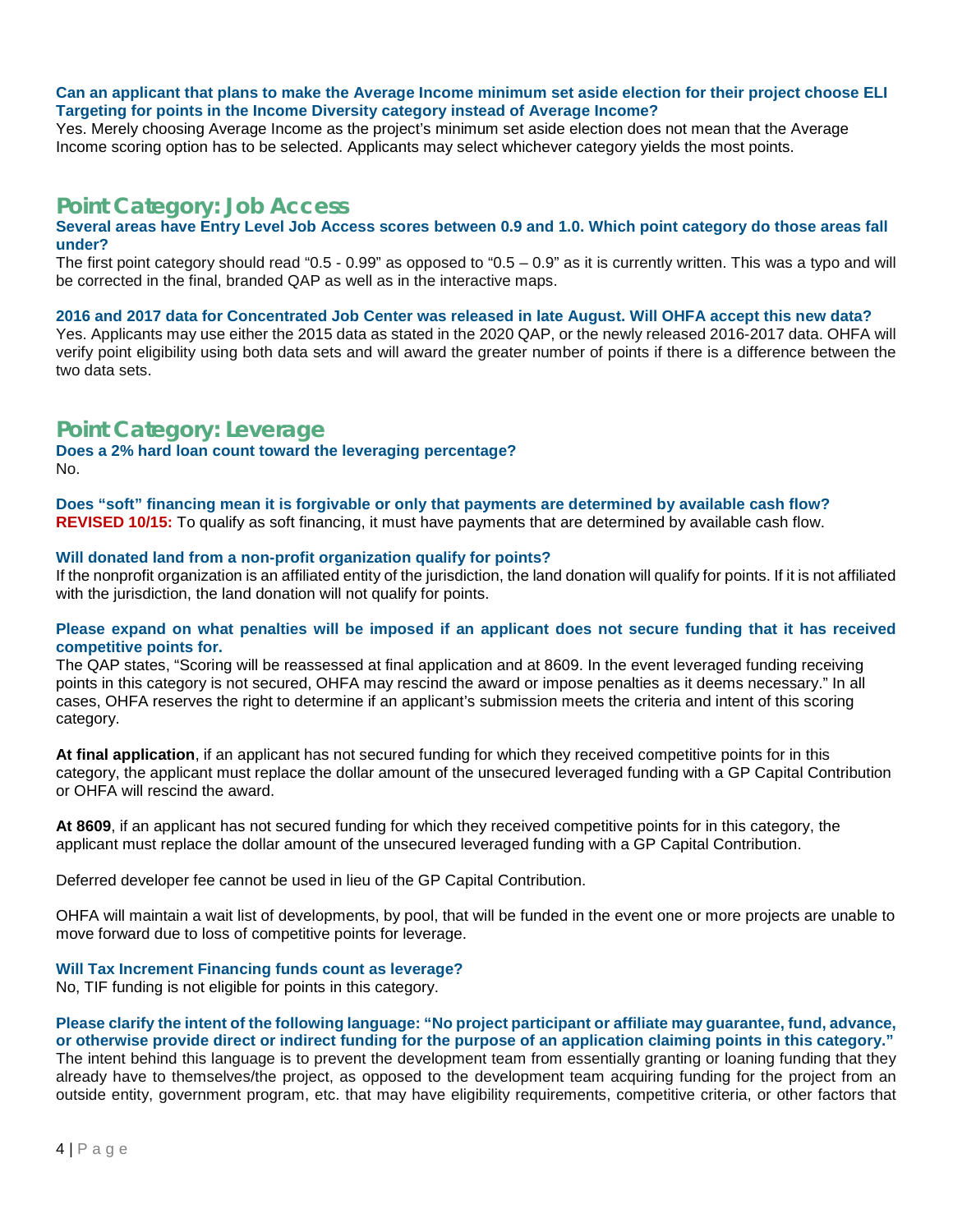they consider in determining whether to grant/loan the funds or not. This should be outside funding, from an outside entity, acquired specifically for use in this project.

# <span id="page-4-0"></span>**Point Category: Local Partner**

**Can an applicant claim points for In-State Partner if their organization does not meet the requirement of having received 8609s for at least five projects in Ohio in the last ten years, but the individual owners of the organization, based on prior experience, do?** 

No. An organization is not able to claim points for In-State Partner based on their work done as staff of a different organization.

**The language for Nonprofit Partner does not reference a local nonprofit needing to be a housing nonprofit, i.e. has as one of its exempt purposes the fostering of low-income housing. Can you confirm a nonprofit can qualify as a local partner with ONLY a history of service provision and not of providing actual housing?** 

That is correct. To qualify for the Nonprofit Partner points, the local nonprofit must have a history of either providing housing or providing supportive services for the target population.

# <span id="page-4-1"></span>**Point Category: Maturing Mortgage**

**The mortgage documentation for my property conflicts with the data provided by OHFA. Which should be used?** For applicants seeking points for the Maturing Mortgage category, it has come to OHFA's attention that some of the USDA Multifamily Housing Program Exit Data may be inaccurate. The applicant must contact housing program staff at USDA Rural Development to confirm the mortgage expiration dates for the property. The application must include a copy of the email from USDA confirming the mortgage expiration date for the property from the following individuals at USDA:

Christie Hooks Housing Program Director USDA Rural Development Phone: 614-255-2401 Email: christie.hooks@usda.gov

Or

Michelle Norris MFH Specialist USDA Rural Development Phone: 614-255-2570 Email: michelle.norris@usda.gov

Please note that the intent of this scoring category is to preserve properties with rental subsidy administered by USDA that are at risk of losing said rental subsidy if the USDA mortgage were to mature. OHFA may verify the mortgage maturity date with USDA after application submission.

# <span id="page-4-2"></span>**Point Category: Proximity to Amenities**

**Will OHFA provide data for public recreation center, cultural facility, or senior center?** 

No. OHFA will not be providing data sets for these three amenities. However, definitions have been provided for guidance in determining what will be considered for points. Definitions can be found in the "**[Amenity Definitions for the 2020-2021](http://ohiohome.org/ppd/documents/2020-21-QAP-Definitions.pdf)  [QAP](http://ohiohome.org/ppd/documents/2020-21-QAP-Definitions.pdf)**" document on the **[HTC webpage](http://ohiohome.org/ppd/htc.aspx)**.

## **Are the ten amenities listed in the QAP the only ones able to be claimed? Or are other services eligible for points? (for example, banks, childcare, laundromat, other general retailers?)**

The amenity types listed in the QAP are the only ones that are eligible for points.

While the QAP states that "Applicants are permitted to submit an amenity for points that is not included in the OHFA data", this statement refers to the ability of applicants to submit an establishment that falls into one of the ten amenity types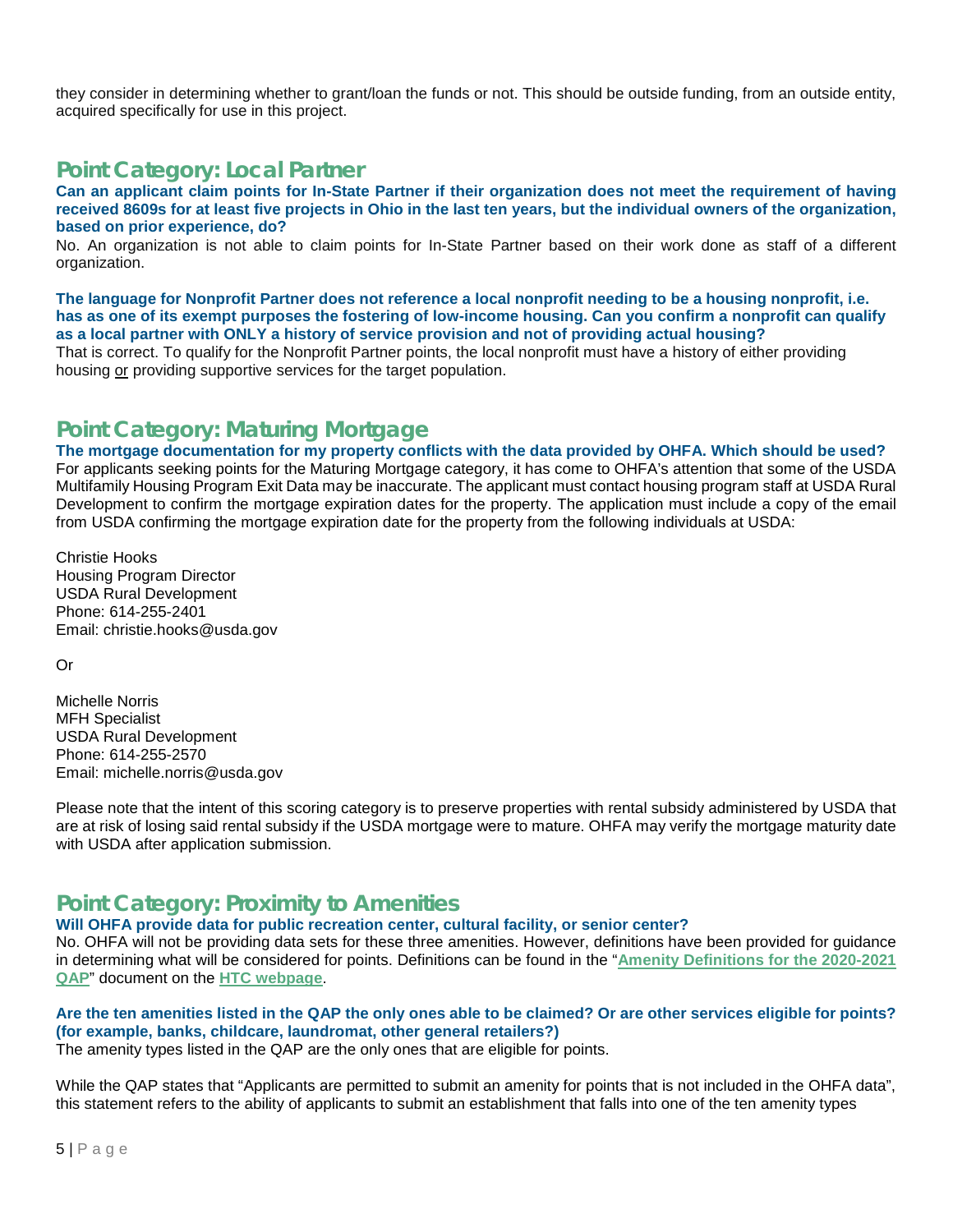listed in the QAP, but is not included in the mapping/data set provided by OHFA. OHFA staff will verify the presence and eligibility of these establishments during the competitive review period as well as during the project site visit if awarded credits.

#### **What is the definition of a senior center? Is specific programming enough? Does there need to be a specific site for gathering? Can a rec center/community center with dedicated planning and space be considered a senior center?**

The definition of Senior Center for purposes of the Proximity to Amenities scoring item is stated in the "**[Amenity](http://ohiohome.org/ppd/documents/2020-21-QAP-Definitions.pdf)  [Definitions for the 2020-2021 QAP](http://ohiohome.org/ppd/documents/2020-21-QAP-Definitions.pdf)**" document on the **[HTC webpage](http://ohiohome.org/ppd/htc.aspx)**. Applicants must provide evidence that the establishment they are submitting for point consideration meets this definition.

#### **Can one facility count for two point categories?**

Yes. An applicant may claim points for multiple amenity types if able to demonstrate that a facility meets the definition of those specific amenity types (for example, a public recreation center and a senior center).

# <span id="page-5-0"></span>**Point Category: Rehab Scope**

#### **In the Preserved Affordability scoring criteria under the Development Characteristics category's Rehab Scope criteria, did OHFA intend to cap hard construction costs per unit at \$60,000?**

No. OHFA's intent with this scoring category was to encourage the submission of substantial rehabilitation projects involving a scope of work adequate to ensure their long-term physical and financial viability. OHFA did not intend to cap hard construction costs at \$60,000 per unit. Therefore, OHFA will award 5 points to developments with hard construction costs that exceed \$55,001 per unit. Zero points will be awarded to projects with a rehab scope under \$40,000 per unit.

For clarification, this amount will be verified by reference to the "Hard Construction (Residential Rehab.)" line item in the Budget & Costs tab of the AHFA.

### **If a project is proposing to demolish an existing building and replace with a newly constructed building, will they be eligible for points under Rehab Scope?**

Yes, we would consider a project in this scenario as meeting the criteria for the maximum points in the Rehab Scope category.

# <span id="page-5-1"></span>**Point Category: Resident Amenities**

### **In regards to the Facility Partnership option under Exercise & Wellness, would a partnership with a municipal recreation center count as an exercise and wellness partner if the recreation facilities are free and open to all resident of that municipality?**

Yes, this would meet the requirements for the Facility Partnership under Exercise and Wellness. If awarded HTC, the applicant would still be required to submit an MOU or other documentation evidencing the partnership at 8609. The partnership documentation must include a statement that affirms that residents of the project will receive free access to the facility for the five year minimum as required by the point category.

# <span id="page-5-2"></span>**Point Category: Risk of Market Rate Conversion**

### **When calculating Affordable Rent Advantage, should the market study provider cite gross rents or collected rents?**

The market study provider should cite net and/or collected rents.

# <span id="page-5-3"></span>**Point Category: Self-Sufficiency Programming**

### **What is the minimum percentage or number of units which must have project-based Section 8 rental subsidy in order to qualify for the points in this category?**

There is not a minimum percentage or number of units that must be covered by a HAP contract. However, the intent of this scoring category is to ensure that all assisted residents of the property are given the option to participate in the Multifamily Housing Family Self Sufficiency (FSS) Program. According to HUD, the largest expense associated with the FSS program is the cost of employing or retaining an FSS program coordinator and owners are permitted to use residual